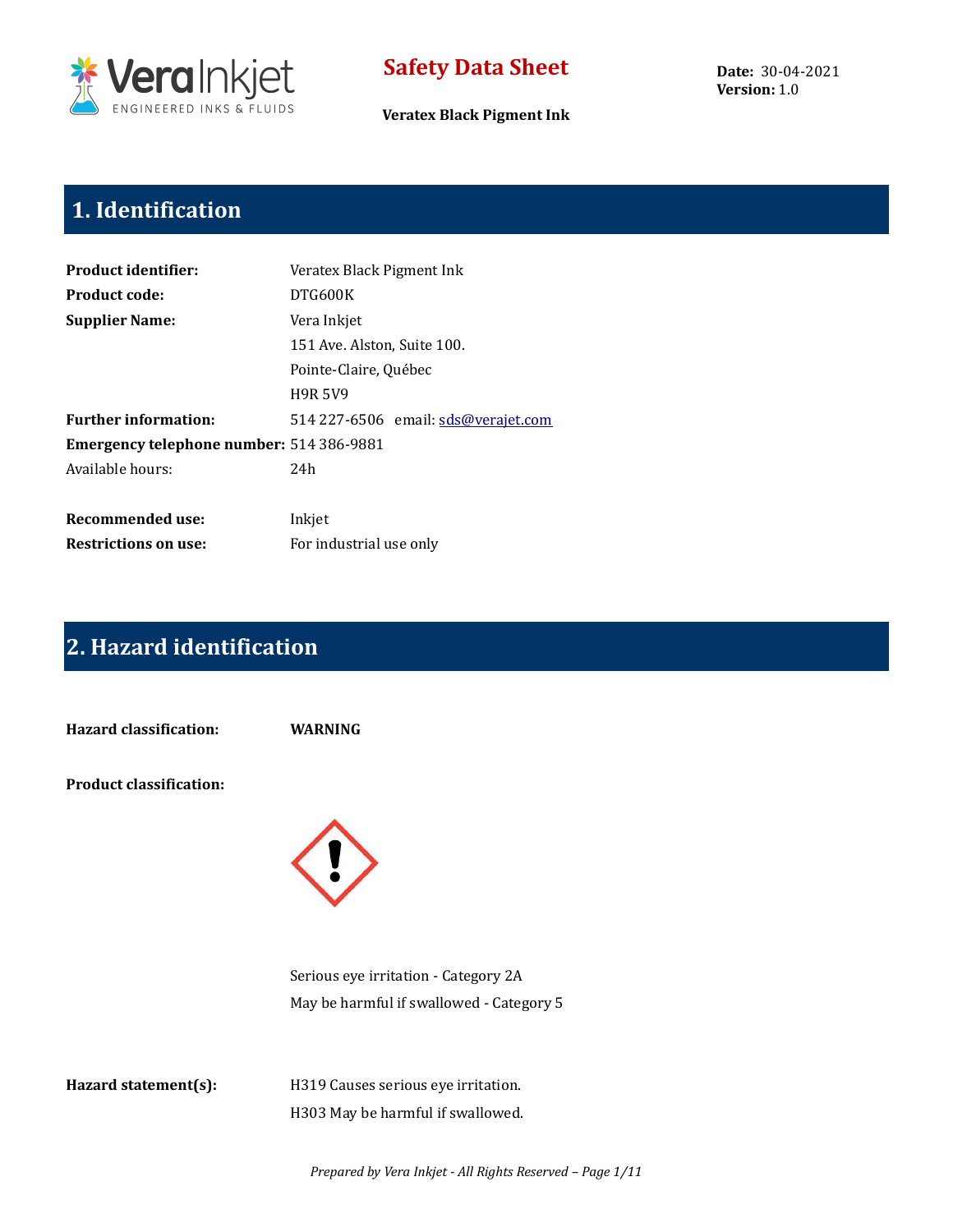

**Veratex Black Pigment Ink**

**Date:** 30-04-2021 **Version:** 1.0

#### **Precautionary statement(s):**

| <b>Prevention:</b> | P260 Do not breathe dust/fumes/gas/mist/vapours/spray.                           |
|--------------------|----------------------------------------------------------------------------------|
|                    | P264 Wash skin thoroughly after handling.                                        |
|                    | P280 Wear protective gloves/protective clothing/eye protection/face protection.  |
| Response:          | P305+351+338 IF IN EYES: Rinse cautiously with water for several minutes.        |
|                    | Remove contact lenses if present and easy to do - continue rinsing.              |
|                    | P337+313 If eye irritation persists get medical attention/advice                 |
|                    | P301+312+330 IF SWALLOWED: Call a POISON CENTER/doctor if you feel unwell. Rinse |
|                    | mouth.                                                                           |
| Disposal:          | P501 Dispose of contents/container in accordance with                            |
|                    | local/regional/national/international regulations.                               |
| Storage:           | P404 Store in a closed container.                                                |
| Other hazards:     | Not applicable.                                                                  |
|                    |                                                                                  |

See toxicological information, section 11

## **3. Composition / Information on Ingredients**

| No             | CAS No    | CAS Name                                         | $\%$ (W/W) |
|----------------|-----------|--------------------------------------------------|------------|
|                | 9014-85-1 | 2,4,7,9-Tetramethyl 5 decyne 4,7-diol ethoxylate | 0.2        |
| $\overline{2}$ | 2634-33-5 | 1,2-Benzisothiazol-3(2H)-one                     | 0.04       |
| 3              | 1333-86-4 | ' Carbon Black                                   | 3.12       |

# **4. First Aid Measures**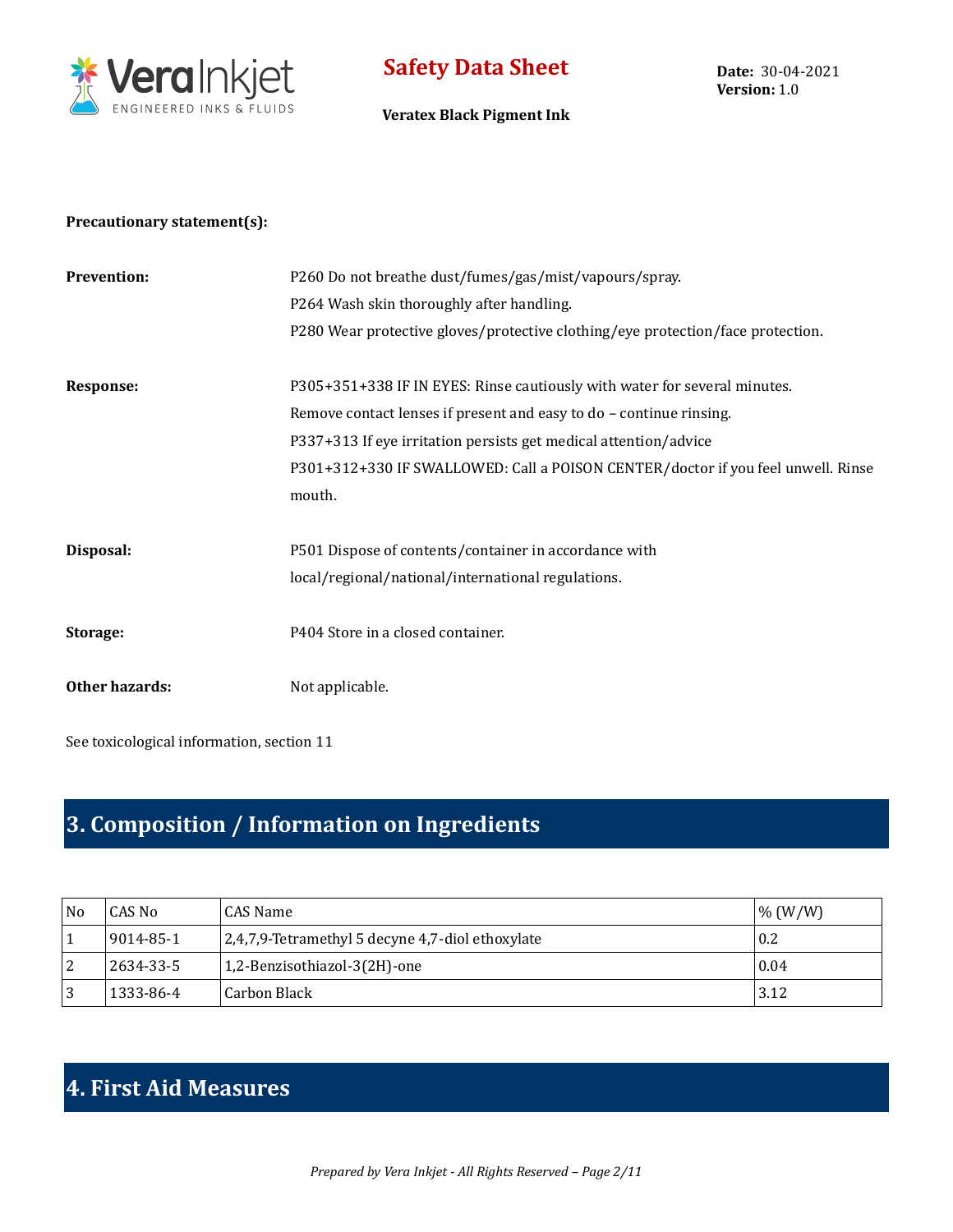

**Date:** 30-04-2021 **Version:** 1.0

**Veratex Black Pigment Ink**

**If swallowed, or irritation occurs, or any type of overexposure or symptoms of overexposure occur during use of the product, or persists after use, immediately contact a POISON CENTER, an EMERGENCY ROOM or a PHYSICIAN; ensure that the product safety data sheet is available.**

**Eye contact:** Check for and remove any contact lenses. Immediately flush eyes with plenty of water for at least 15 minutes, occasionally lifting the upper and lower eyelids. Get medical attention immediately.

**Skin contact:** In case of contact, immediately flush skin with plenty of water for at least 15 minutes while removing contaminated clothing and shoes. Wash clothing before reuse. Clean shoes thoroughly before reuse. Get medical attention immediately.

**Inhalation:** Move exposed person to fresh air. If not breathing, if breathing is irregular or if respiratory arrest occurs, provide artificial respiration or oxygen by trained personnel. Loosen tight clothing such as a collar, tie, belt or waistband. Get medical attention immediately.

**Ingestion:** Wash out mouth with water. Do not induce vomiting unless directed to do so by medical personnel. Never give anything by mouth to an unconscious person. Get medical attention immediately.

**Symptoms:** Red eyes, itching and tearing. **Effects (acute or delayed):** May cause irritation of the eyes.

**Immediate Medical Attention and Special Treatment:** Treat symptomatically. Contact poison treatment specialist immediately if large quantities have been ingested or inhaled.

### **5. Fire-Fighting Measures**

**Suitable extinguishing media:** Use dry chemical, CO2, water spray (fog) or foam.

**Unsuitable extinguishing media:** Promptly isolate the scene by removing all persons from the vicinity of the incident if there is a fire. No action shall be taken involving any personal risk or without suitable training. Move containers from fire area if this can be done without risk. Use water spray to keep fire-exposed containers cool.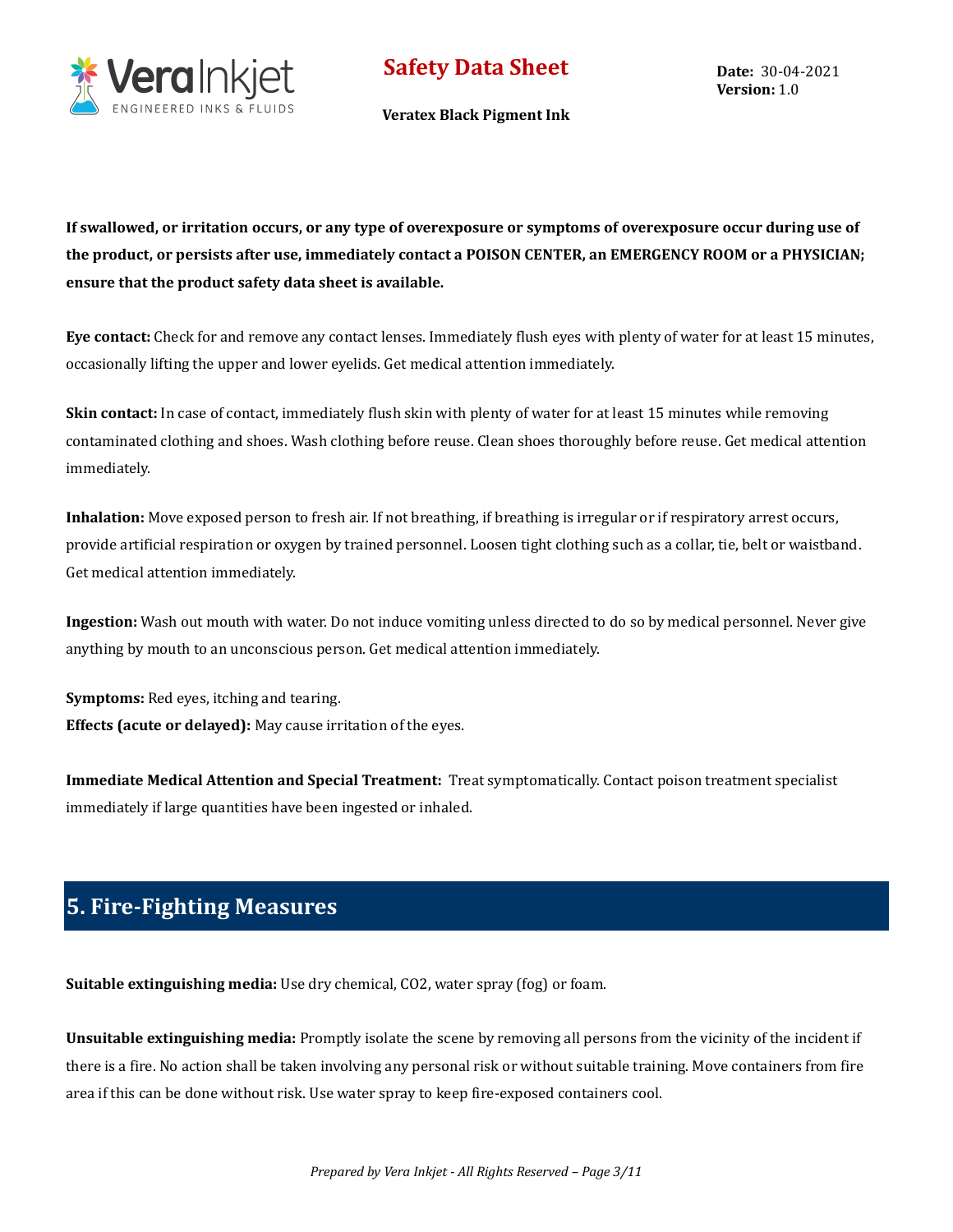

**Date:** 30-04-2021 **Version:** 1.0

**Veratex Black Pigment Ink**

**Specific hazards arising from the hazardous product:** Decomposition products may include the following materials: carbon dioxide, carbon monoxide, nitrogen oxides.

**Special protective equipment and precautions for fire-fighters:** Fire-fighters should wear appropriate protective equipment and self-contained breathing apparatus (SCBA) with a full face-piece operated in positive pressure mode.

### **6. Accidental Release Measures**

**Personal precautions and protective equipment:** No action shall be taken involving any personal risk or without suitable training. Evacuate surrounding areas. Keep unnecessary and unprotected personnel from entering. Do not touch or walk through spilled material. Shut off all ignition sources. No flares, smoking or flames in hazard area. Avoid breathing vapor or mist. Provide adequate ventilation. Wear appropriate respirator when ventilation is inadequate. Put on appropriate personal protective equipment (see Section 8).

**Emergency procedures:** Avoid dispersal of spilled material and runoff and contact with soil, waterways, drains and sewers. Inform the relevant authorities if the product has caused environmental pollution (sewers, waterways, soil or air).

**Methods and materials for containment and cleaning up:** Stop leak if without risk. Move containers from spill area. Dilute with water and mop up if water-soluble. Alternatively, or if water-insoluble, absorb with an inert dry material and place in an appropriate waste disposal container. Use spark-proof tools and explosion proof equipment. Dispose of via a licensed waste disposal contractor.

## **7. Handling and Storage**

**Precautions for safe handling:** Put on appropriate personal protective equipment (see Section 8). Eating, drinking and smoking should be prohibited in areas where this material is handled, stored and processed. Workers should wash hands and face before eating, drinking and smoking. Remove contaminated clothing and protective equipment before entering eating areas. Avoid exposure - obtain special instructions before use. Avoid contact with eyes, skin and clothing. Do not ingest. Avoid breathing vapor or mist. Use only with adequate ventilation. Wear appropriate respirator when ventilation is inadequate. Do not enter storage areas and confined spaces unless adequately ventilated. Keep in the original container or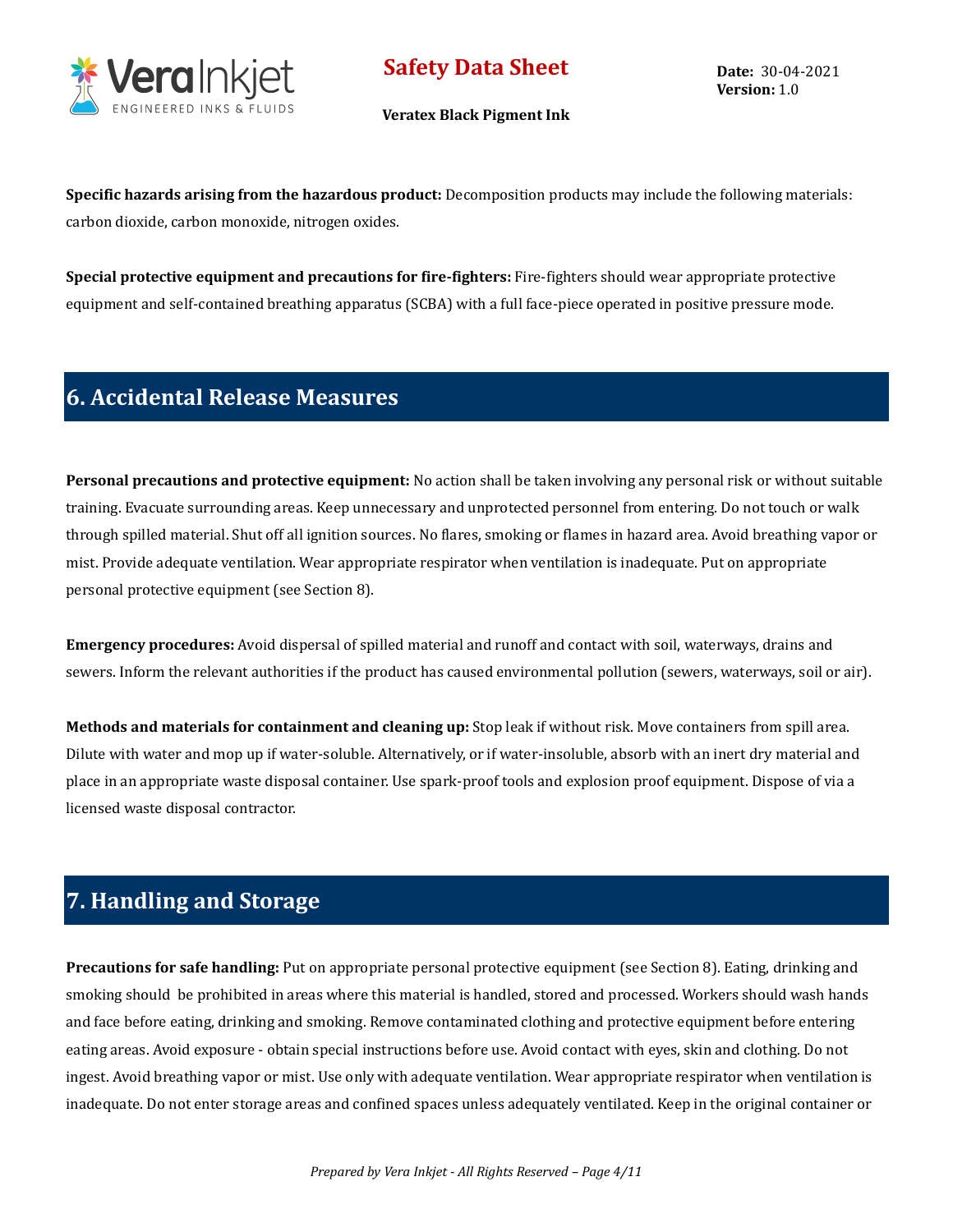

**Veratex Black Pigment Ink**

**Date:** 30-04-2021 **Version:** 1.0

an approved alternative made from a compatible material, kept tightly closed when not in use. Empty containers retain product residue and can be hazardous. Do not reuse container.

**Conditions for safe storage:** Store in accordance with local regulations. Store in a segregated and approved area. Store in original container protected from direct sunlight in a dry, cool and well-ventilated area, away from incompatible materials (see section 10) and food and drink. Keep container tightly closed and sealed until ready for use. Containers that have been opened must be carefully resealed and kept upright to prevent leakage. Do not store in unlabeled containers. Use appropriate containment to avoid environmental contamination.

### **8. Exposure Controls / Personal Protection**

| No | CAS No    | CAS Name                                            | IDHL $mg/m3$  | TWA $mg/m3$   | STEL mg/m3    | CEIL mg/m3    |
|----|-----------|-----------------------------------------------------|---------------|---------------|---------------|---------------|
|    | 9014-85-1 | 2,4,7,9-Tetramethyl 5 decyne<br>4,7-diol ethoxylate | Not available | Not available | Not available | Not available |
| 2  | 2634-33-5 | 1,2-Benzisothiazol-3(2H)-one                        | Not available | Not available | Not available | Not available |
| 3  | 1333-86-4 | Carbon Black                                        | Not available | 3.0           | 7.0           | Not available |

IDHL: Immediately Dangerous to Life or Health Concentrations

TWA: Time Weighted Average

STEL: Short -Term Exposure Limit

CEIL: Ceiling Limit

**Appropriate engineering controls:** Use only with adequate ventilation. Use process enclosures, local exhaust ventilation or other engineering controls to keep worker exposure to airborne contaminants below any recommended or statutory limits. The engineering controls also need to keep gas, vapor or dust concentrations below any lower explosive limits. Use explosion-proof ventilation equipment.

**Individual protection measures:** Wash hands, forearms and face thoroughly after handling chemical products, before eating, smoking and using the lavatory and at the end of the working period. Appropriate techniques should be used to remove potentially contaminated clothing. Wash contaminated clothing before reusing. Ensure that eyewash stations and safety showers are close to the workstation location.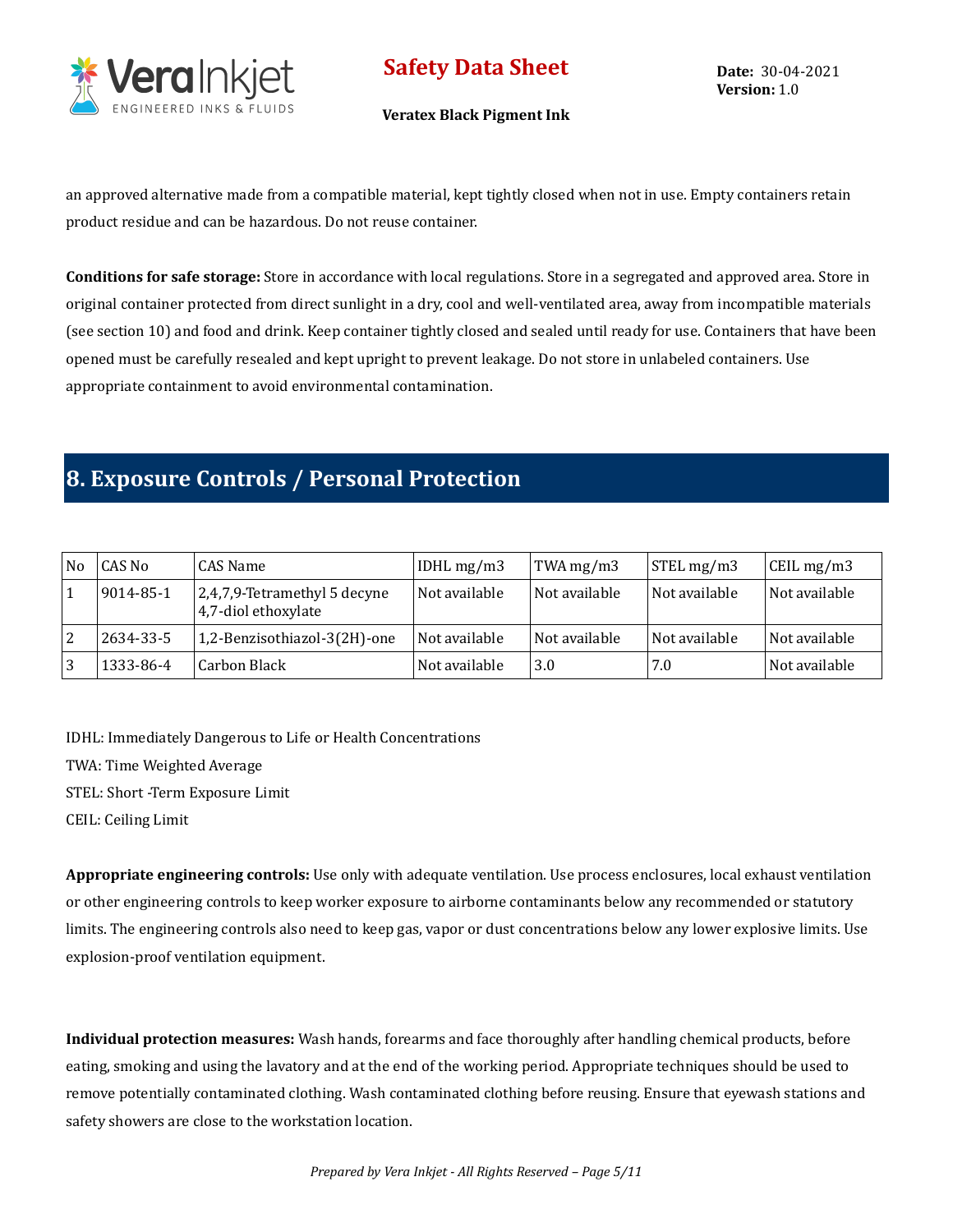

**Veratex Black Pigment Ink**

**Date:** 30-04-2021 **Version:** 1.0

**Eyes:** DO NOT WEAR CONTACT LENSES Wear anti-splash safety goggles.

**Hands:** Chemical-resistant, impervious gloves complying with an approved standard should be worn at all times when handling chemical products if a risk assessment indicates this is necessary. Considering the parameters specified by the glove manufacturer, check during use that the gloves are still retaining their protective properties.

**Respiratory:** If workers are exposed to concentrations above the exposure limit, they must use appropriate, certified respirators. Use a properly fitted, air-purifying or air-fed respirator complying with an approved standard if a risk assessment indicates this is necessary. Respirator selection must be based on known or anticipated exposure levels, the hazards of the product and the safe working limits of the selected respirator.

**Others:** Not available.

### **9. Physical and Chemical Properties**

**Physical state:** Liquid **Colour:** White **Odour:** Not specific **Odour threshold:** Not available **pH:** 8.3 **–** 8.9 **Melting/Freezing point:** 0°C (32°F) **Initial boiling point/boiling range:** 100°C (212°F) **Flash point:** Not applicable **Lower flammable/explosive limit:** Not applicable **Upper flammable/explosive limit:** Not applicable **Auto-ignition temperature:** Not applicable **Evaporation rate:** 0,04 (ether=1) **Vapour pressure:** 16.1 mm Hg at 20 °C **Vapour density: >** 1 (Air=1) **Relative density:** 1,12 Kg/L **Solubility in water:** Soluble **Partition coefficient - n-octanol/water:** Not applicable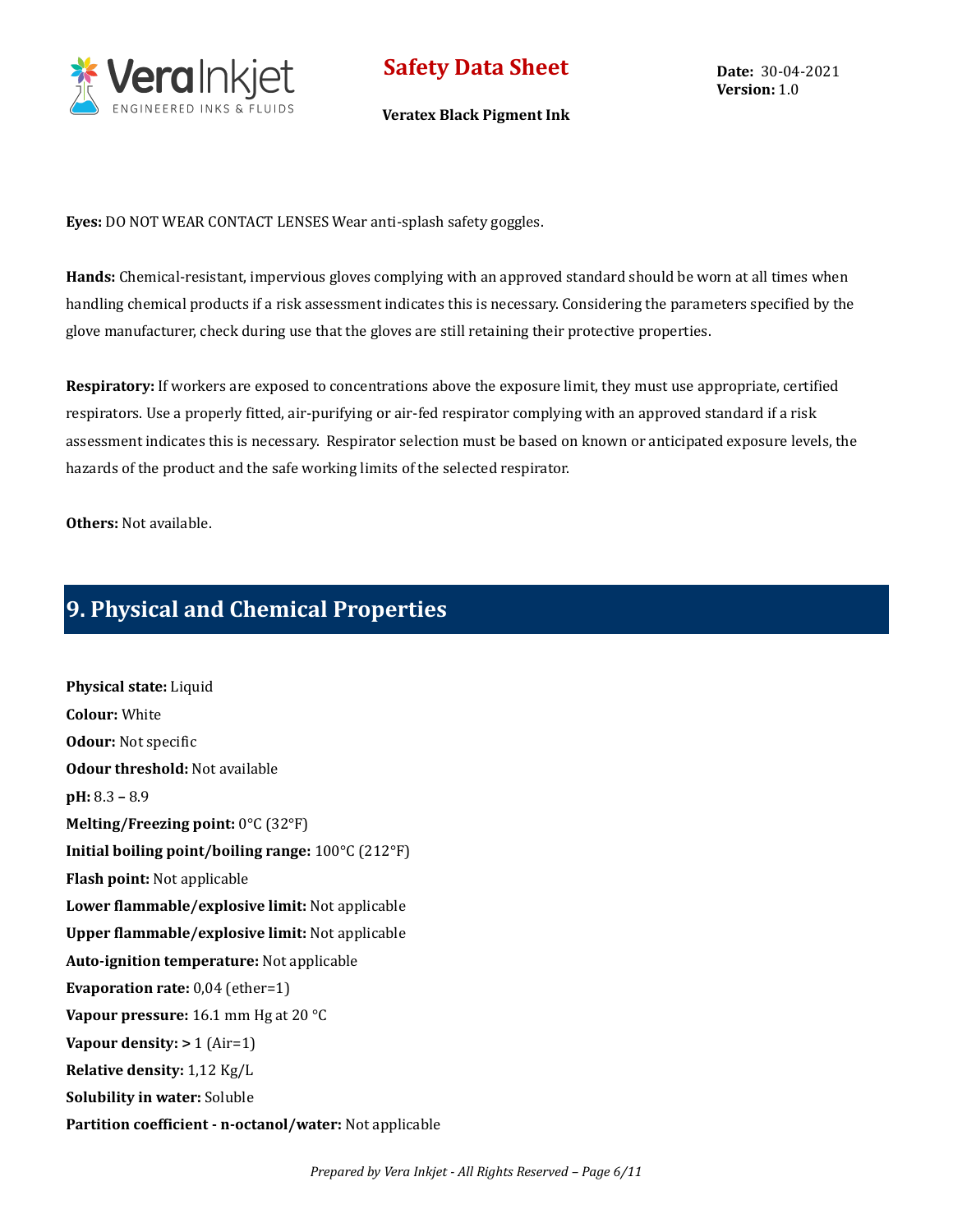

**Veratex Black Pigment Ink**

**Decomposition temperature:** Not available **Kinematic viscosity:** 10 – 12 mPas

## **10. Stability and Reactivity**

**Reactivity:** Stable under recommended conditions of storage and handling.

**Chemical stability:** The product is chemically stable under normal conditions of use.

**Possibility of hazardous reactions:** No dangerous or polymerization reactions will not occur under normal conditions of use.

**Conditions to avoid:** Not applicable.

**Incompatible materials:** Finely divided metals (Ba, Be, Na, P, Al, Mg etc). Strong oxidizing agents. Strong acids and bases.

**Hazardous decomposition products:** Carbon monoxide and dioxide. Nitrogen oxides.

### **11. Toxicological Information**

| No | CAS No    | CAS Name                                               | $(1)$ LD<br>oral | $(2)$ LD<br>Skin        | $(3)$ LD<br>Skin        | $(4)$ LC<br>gases       | $(5)$ LC<br>vapours     | $(6)$ LC<br>dusts-mists |
|----|-----------|--------------------------------------------------------|------------------|-------------------------|-------------------------|-------------------------|-------------------------|-------------------------|
| 1  | 9014-85-1 | 2,4,7,9-Tetramethyl 5<br>decyne 4,7-diol<br>ethoxylate | >6.300           | <b>Not</b><br>Available | >2.000                  | Not<br>Available        | Not<br>Available        | > 5.00                  |
| 2  | 2634-33-5 | 1,2-Benzisothiazol-<br>$3(2H)$ -one                    | 1,020            | <b>Not</b><br>Available | <b>Not</b><br>Available | <b>Not</b><br>Available | <b>Not</b><br>Available | <b>Not</b><br>Available |
| 3  | 1333-86-4 | Carbon Black                                           | 15,400           | Not<br>Available        | >3.000                  | <b>Not</b><br>Available | <b>Not</b><br>Available | >6.82                   |

(1) LD 50 oral rat mg/kg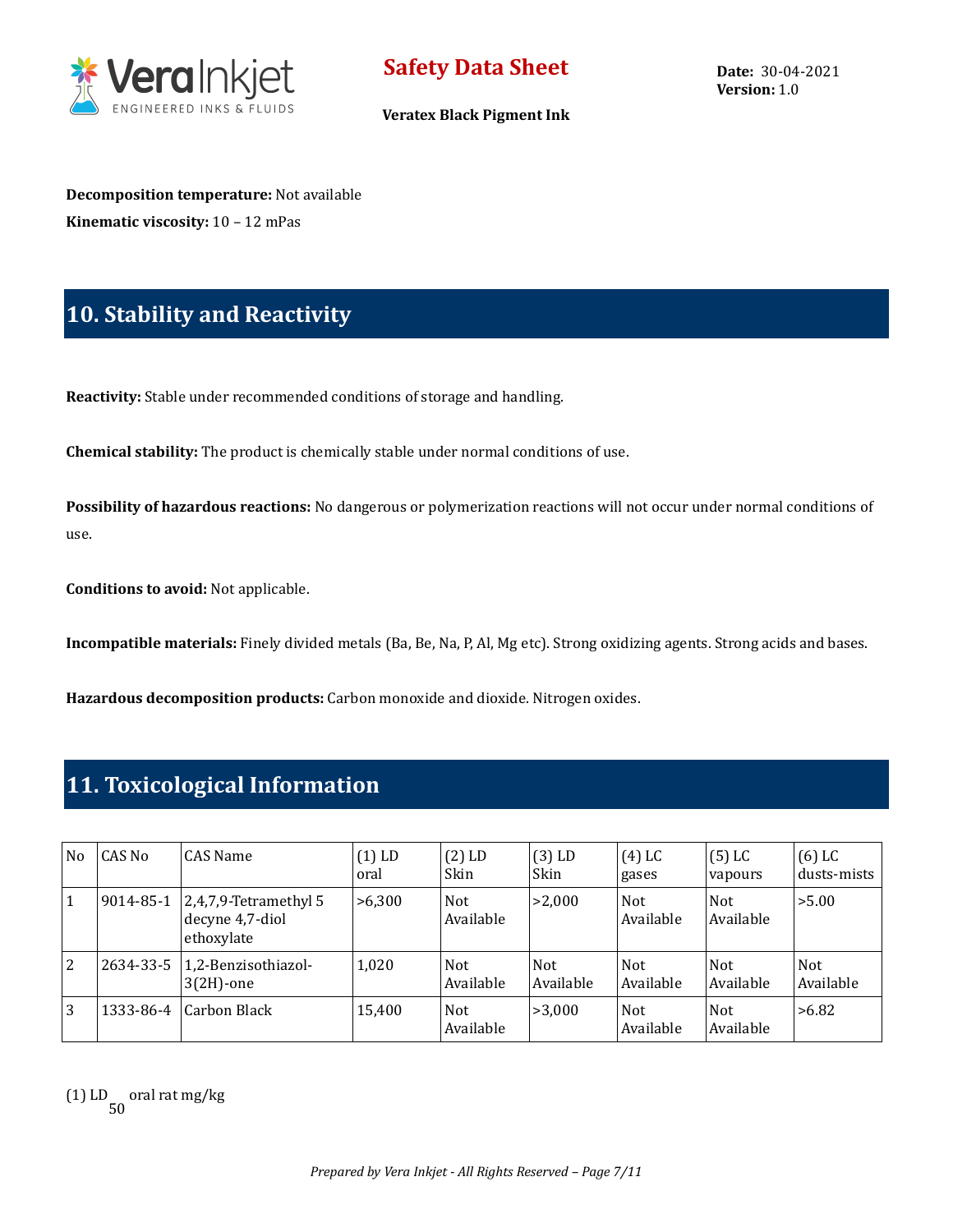

#### **Veratex Black Pigment Ink**

- (2) LD 50 skin rat mg/kg
- (3) LD 50 skin rabbit mg/kg
- (4) LD 50 inhalation rat ppmV 4h gases
- (5) LD 50 inhalation rat mg/l 4h vapours
- (6) LD 50 inhalation rat mg/l 4h dusts-mist

**Routes of exposure:** This product is absorbed by the digestive tract.

**Symptoms:** Red eyes, itching and tearing.

#### **Delayed and immediate effects:** May cause irritation of eyes.

| No | CAS No    | CAS Name                                            | <b>IARC</b>   | ACGIH                                             | Mutagenicity                      | Effect on<br>reproduction |
|----|-----------|-----------------------------------------------------|---------------|---------------------------------------------------|-----------------------------------|---------------------------|
| 1  | 9014-85-1 | 2,4,7,9-Tetramethyl 5 decyne<br>4,7-diol ethoxylate | Not available | Not available                                     | Not available                     | Not available             |
| 2  | 2634-33-5 | 1,2-Benzisothiazol-3(2H)-one                        |               | No effect shown   No effect shown   Not available |                                   | Not available             |
| 3  | 1333-86-4 | Carbon Black                                        | Not available | Not available                                     | No effect shown   No effect shown |                           |

#### **Cancer classification under IARC (International Agency for Research on Cancer)**

Group 1: carcinogenic to humans Group 2A: probably carcinogenic to humans Group 2B: possibly carcinogenic to humans Group 3: not classifiable as to its carcinogenicity to humans Group 4: probably not carcinogenic to humans

#### **Cancer classification under ACGIH: American Conference of Governmental Industrial Hygienists**

- Group A1: confirmed human carcinogen
- Group A2: suspected human carcinogen
- Group A3: confirmed animal carcinogen with unknown relevance to humans
- Group A4: not classifiable as a human carcinogen
- Group A5: not suspected as a human carcinogen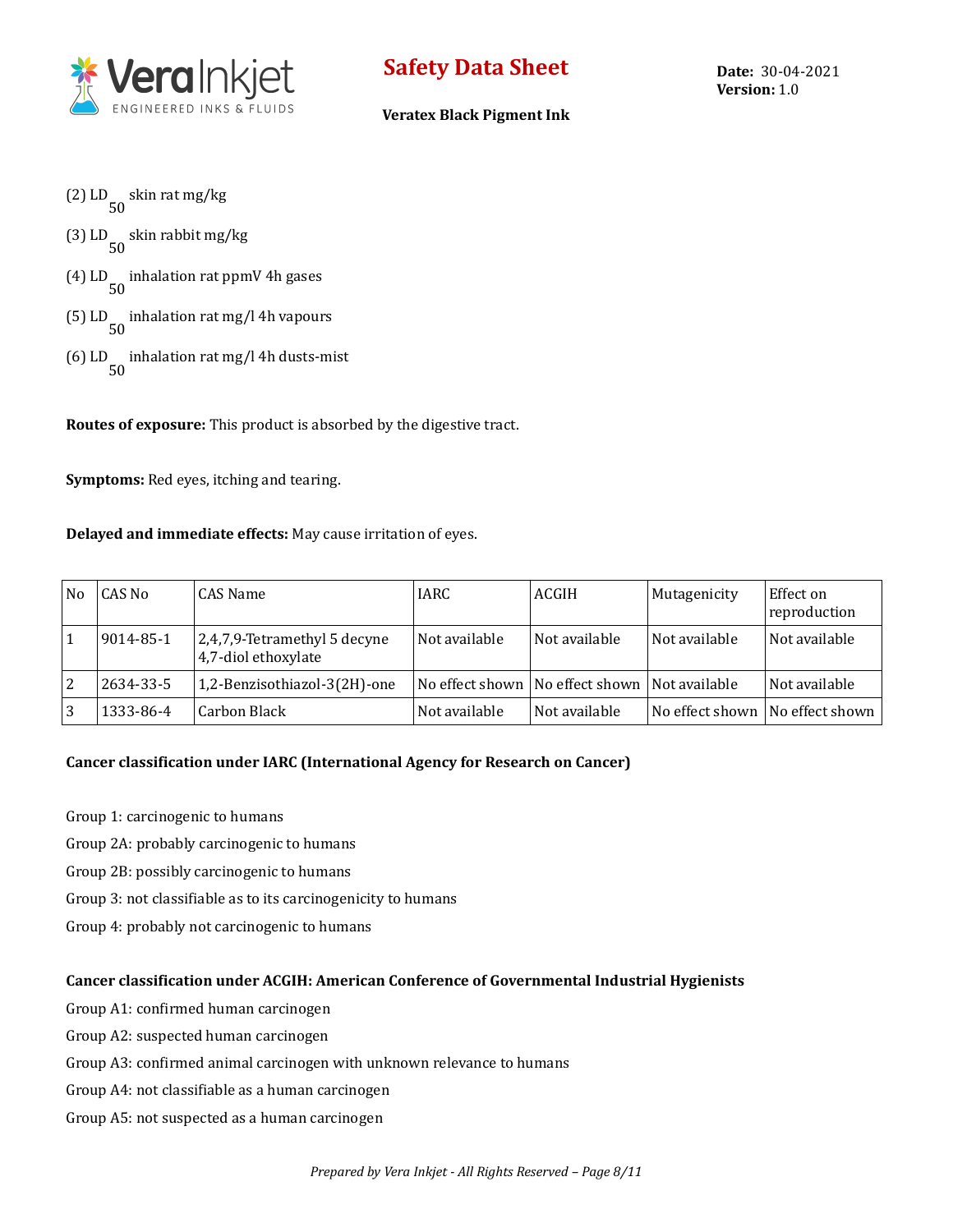

# **12. Ecological Information**

| No           | CAS No    | CAS Name                                                        | $\%$ | Persistent     | Bio-<br>Accumulation | Aquatic<br>Ecotoxicity |
|--------------|-----------|-----------------------------------------------------------------|------|----------------|----------------------|------------------------|
| $\mathbf{1}$ | 9014-85-1 | 2,4,7,9-Tetramethyl 5 decyne 4,7-diol $\vert$ 0.2<br>ethoxylate |      | N <sub>0</sub> | Not Available        | Not Available          |
| <sup>2</sup> | 2634-33-5 | 1,2-Benzisothiazol-3(2H)-one                                    | 0.04 | Not Available  | Not Available        | Not Available          |
| 3            | 1333-86-4 | Carbon Black                                                    | 3.12 | N <sub>0</sub> | N <sub>0</sub>       | Not Available          |

| No | CAS No    | CAS Name                                                | $\%$ | Ecotoxicity for<br>aquatic<br>organisms-Short<br>term | Ecotoxicity for aquatic<br>organisms-Long term | Environmental<br>effects |
|----|-----------|---------------------------------------------------------|------|-------------------------------------------------------|------------------------------------------------|--------------------------|
| 1  | 9014-85-1 | $2,4,7,9$ -Tetramethyl 5 decyne 4,7-<br>diol ethoxylate | 0.2  | Not Available                                         | Not Available                                  | Not Available            |
| 2  | 2634-33-5 | 1,2-Benzisothiazol-3(2H)-one                            | 0.04 | EC50 - Daphnia<br>$-4.4$ mg/l $-48$ h                 | Not Available                                  | Not Available            |
| 3  | 1333-86-4 | Carbon Black                                            | 3.12 | EC50 - Daphnia<br>$-5.600$ mg/l -<br>24h              | Not Available                                  | Not Available            |

# **13. Disposal Considerations**

**Methods of disposal:** The generation of waste should be avoided or minimized wherever possible. Dispose of surplus and non-recyclable products via a licensed waste disposal contractor. Disposal of this product, solutions and any by-products should at all times comply with the requirements of environmental protection and waste disposal legislation and any regional local authority requirements.

## **14. Transport Information**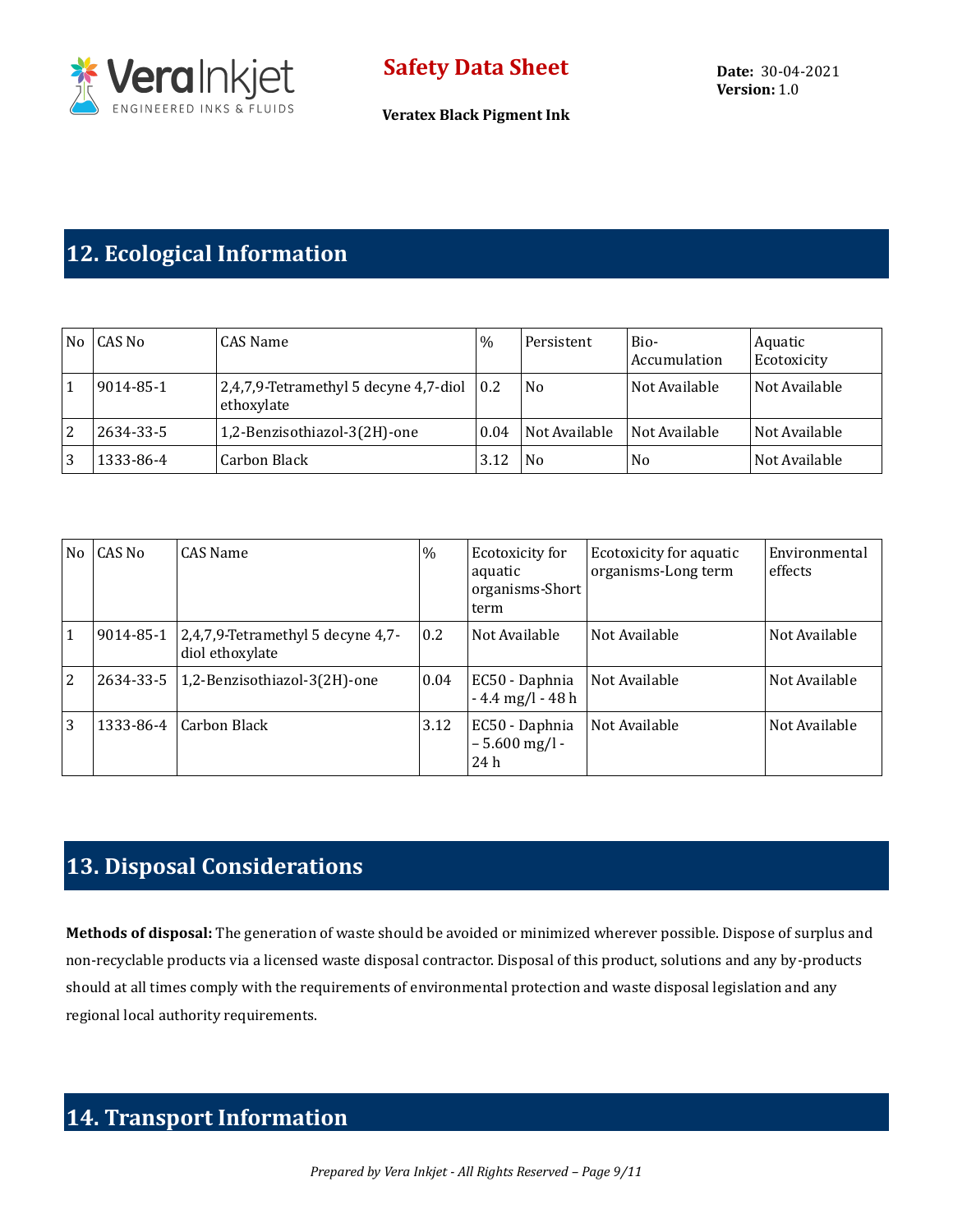

**Veratex Black Pigment Ink**

|                            | <b>TDG</b>    | <b>DOT</b>    | <b>IMDG</b>   | <b>IATA</b>   |
|----------------------------|---------------|---------------|---------------|---------------|
| UN Number                  |               |               |               |               |
| Proper shipping name       | Not regulated | Not regulated | Not regulated | Not regulated |
| Transport hazard class(es) |               |               |               |               |
| Packing group              |               |               |               |               |

#### **Other information**

**Marine pollutant:** No

**IMDG:** Not applicable

# **15. Regulatory Information**

All ingredients are listed on the DSL/NDSL or in compliance with the inventory. All ingredients are listed on TSCA or in compliance with the inventory. All ingredients are listed on the EINECS or in compliance with the inventory. German WGK Water hazard class: 1 Appendix No. 4.

The customer is responsible for determining the PPE (personal protection equipment) code for this material.

The classification of the product and the SDS were developed in accordance with HPR.

## **16. Other Information**

**Date:** 30-04-2021 **Version:** 1.0

**Notice to the reader:** The manufacturer hereby declares that the information disclosed herein have been based on governmental sites and/or raw material suppliers. The manufacturer has no control over the nature and content of such information. The manufacturer fully reproduces all the information it holds on the constituent of the product, at the time it